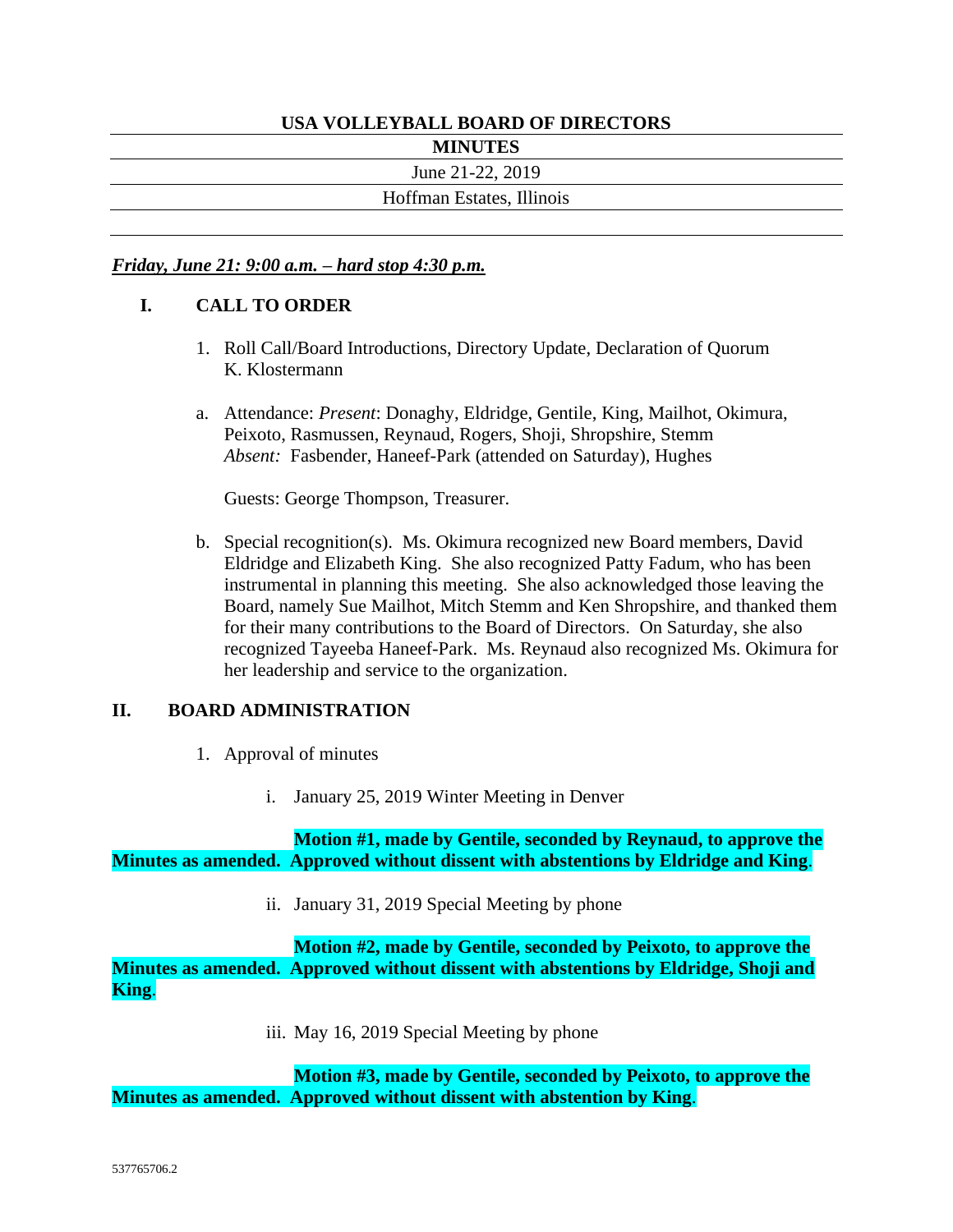2. Compliance check.

Mr. Klostermann indicated that all Board members are in compliance with the various requirements of Board members.

3. Approval of Agenda

Ms. Okimura noted that the RVAA Annual Meeting was held prior to this meeting, so the report on those meetings will be moved to the end of the Bylaws section. She noted that Saturday's portion of the meeting will be devoted to Executive Session, followed by Mr. Davis' report, the election of a new Chair, and Mr. Klostermann's report on logistics for Tokyo. Also, if the Board has time, there will be a discussion on conflicts of interest based on a recent best practices seminar hosted by the USOC.

**Motion #4, made by Rasmussen, seconded by Reynaud, to approve the Agenda as amended. Approved unanimously.**

#### **II. BOARD CHAIR NOMINATIONS & DECLARATIONS**

Ms. Okimura then raised the issue of the election of a new Chair, given that she is term limited. She noted that the following people have been nominated, noting that others could still nominate themselves from the floor: Brent Rasmussen, Cecile Reynaud and Todd Rogers. Each person nominated will then have a chance to say a few words, and then the election will be tabled until Saturday to give people a chance to ask questions and consider their vote. On Saturday, there will be a paper ballot, and Mr. Smith will assist with the monitoring of the election.

Ms. Okimura asked if anyone else wanted to make themselves eligible for election or to nominate someone. There were no additional nominations. Mr. Rogers respectfully declined his nomination. Mr. Rasmussen also respectfully declined his nomination. Ms. Reynaud accepted her nomination. Ms. Okimura then noted that the election will be held on Saturday. Ms. Donaghy asked what would happen if the Board did not vote to elect a new Chair. Ms. Okimura said she would consult with legal counsel and get back to her. Ms. Okimura also encouraged a sub-group of the Board and the Governance Committee to look at the Bylaws to determine what can be improved about this process. Mr. Stemm asked if serving as Chair impacts other roles within USAV. Ms. Okimura responded that it can, and she will discuss this as part of her comments to the Board on transition that will be done later in the meeting.

Ms. Okimura noted that Ms. Haneef-Park has agreed to stay on until her successor has been elected. Mr. Klostermann noted that nominations for that position close today, and there is one nomination so far that is currently in the process of being vetted.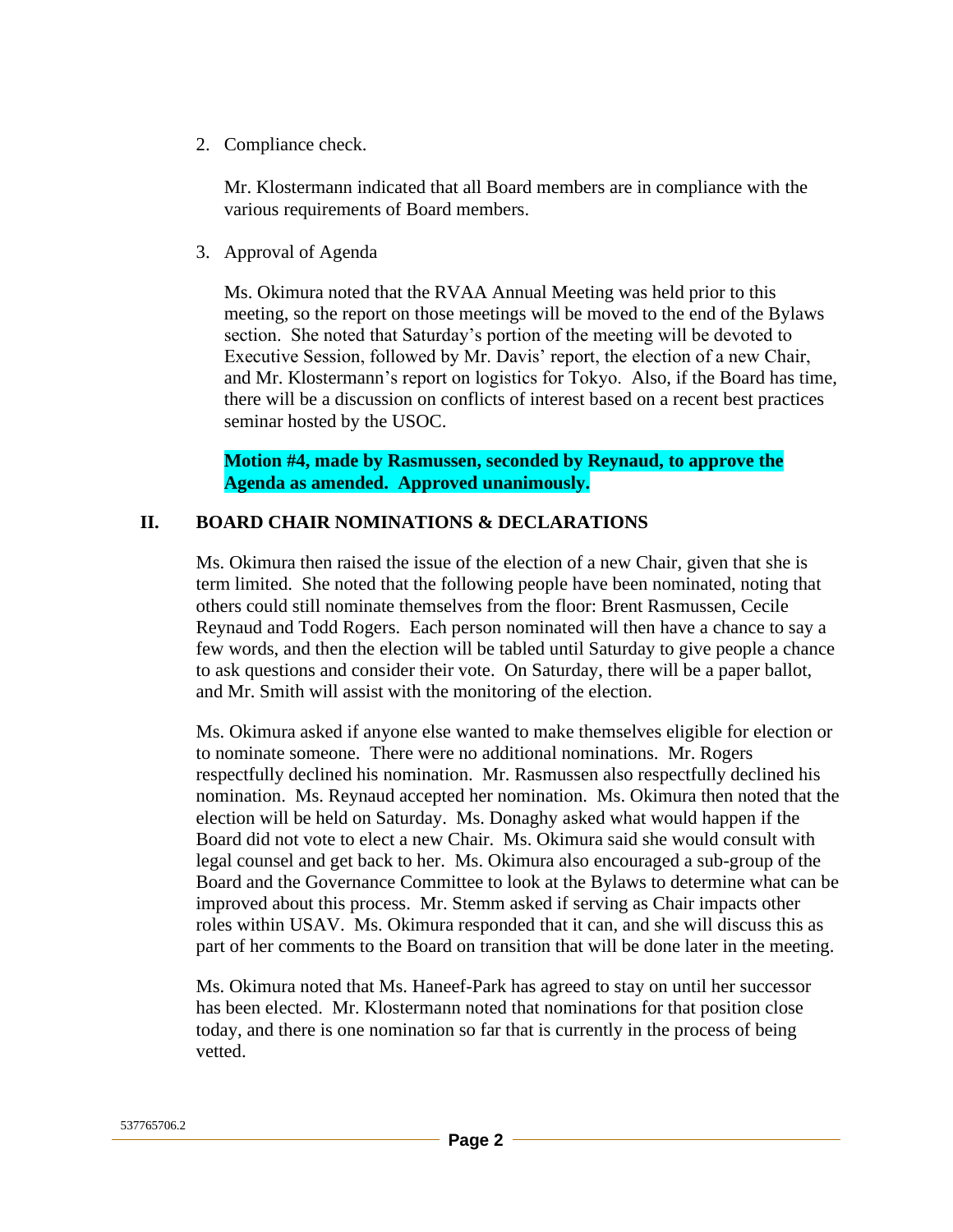#### **III. BOARD CHAIR REPORT**

Ms. Okimura then delivered her Board Chair Report, which focused on things she has learned over the last five years. She feels that there has been huge improvement on the issue of transparency. She also thanked legal counsel who have helped USAV during her term. Transparency does not mean "letting everything go out the door," and confidentiality remains important and we must run USAV as a business. Nevertheless, transparency is very important, and she cited George Thompson as someone with experience who has helped USAV and can help in the future. She then passed along a compliment from the President of NORCECA Cristobal Marte Hoffiz, who said that international relations and cooperation involving USA Volleyball is the best it has been in years.

She then discussed strategic planning, and complimented the Board on the progress that has been made in this area. She also encouraged the Board to do a "refresher" to follow up on the strategic plan.

She noted that USAV did not have an HR Director when she came on Board, and complimented Bernie McLean for the job she has done, which included a trial by fire when she came on board. She also noted that the CEO evaluation is now a 360 degree review and is more thorough thanks to the Personnel Committee and the HR Department.

Ms. Okimura then addressed Safe Sport. She noted that it was a huge step forward for all employees and Board members to be Safe Sport certified – we were one of the first NGBs to do so. The commitment to fixing past mistakes and making sure they don't happen in the future has been very important, and she encouraged the Board to continue on this path in the future, and not to be afraid to fix past issues. She also thanked Mr. Smith for his help in this area.

She noted that the CEO transition was an important issue for USAV. The process, which was more formalized, took into account more points of view, and focusing on the business of the sport was very important. Also, she thanked Carla Hall for documenting the steps that were taken and preserving records. She encouraged the Board not to underestimate the importance of documenting its processes and steps.

On the international front, she noted the importance of having key international events held on US soil. Today, we now are holding a world Olympic qualifier in the US, which has never happened until now. We are regularly holding important international events, and she noted Mr. Davis' ability to negotiate for these events to be held in the US. She also recognized the great improvement that has been made in relations between USAV and FIVB, and between USAV and NORCECA. This is all important in pursuing our goal of competitive excellence. Mr. Davis then discussed the television schedule for the Olympic qualifier on NBC and its family of channels.

In the area of athlete support, the Board has made great strides in increasing the voice of the athletes, such as through the international athletes assembly. She emphasized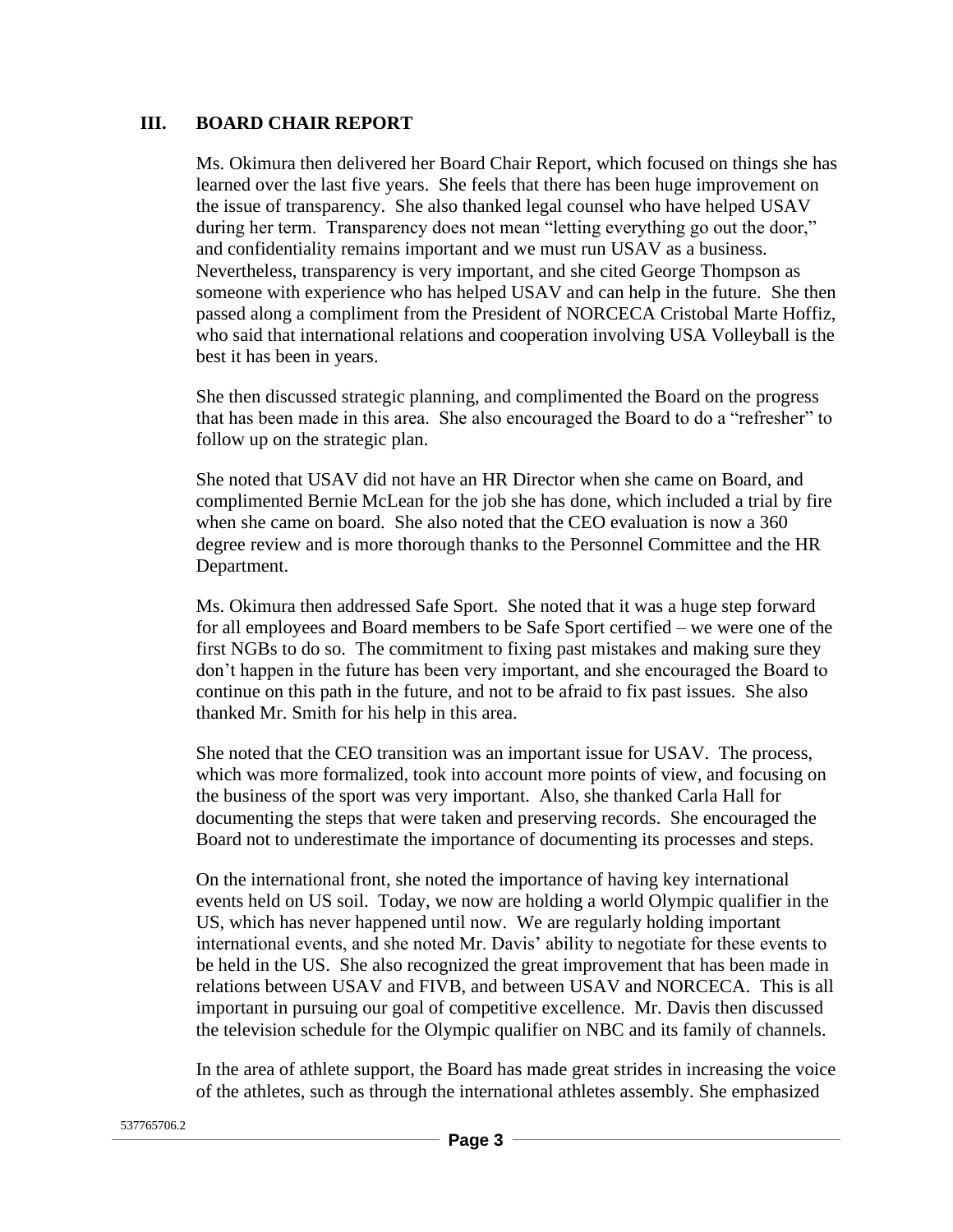the importance that the Board has focused on all disciplines. She noted that both FIVB and IOC are investing money in international athletes commissions. Mr. Shoji noted the importance of getting past conflict of interest issues in the international athletes commission.

In the area of international relations, Ms. Okimura noted that, when she came on board, she was curious and concerned about the lack of the number of Americans who were involved in international relations. The US was represented, but by relatively few people. Today, this is better, but it could still use a boost, and she encouraged the Board and staff to address this. She also noted how important it is to make sure that the CEO has a good working relationship with the international world. She noted that this was costly, but it has paid huge dividends. There was some concern internationally about losing a very well-known CEO, but Kerry Klostermann and Carla Hall were very well known and respected, which made a huge difference in the transition, and she thanked both Kerry and Carla for their help and support.

On the domestic front, she noted that regions have been dealing with membership issues. She expressed hope that they would continue to work to find solutions to issues that are presented, and reminded the Board about how much an event can bring to the communities where events are held.

In the area of Olympics and Paralympics, she feels that there has been a real effort to enhance resources, and to even out the opportunities and support across all disciplines. She also noted the huge potential of our athletes to make changes at the Olympic and Paralympic level, citing the accomplishments of Katie Holloway in this area. She also cited the importance of supporting our athletes in their travel convenience and comfort, which is something USAV had focused on. Mr. Shoji noted that he and others addressed this with Mr. Davis and Ms. Hall, and noted a significant change in this area, which has been an incredible improvement for the athletes. Mr. Rasmussen echoed Mr. Shoji's comments, noting that a number of sitting athletes continue to express their appreciation.

Finally, she noted the importance of the Board's focus on governance, which included creating a separate committee focused on governance only (as opposed to Nominating and Governance, which was the focus of the prior committee). As the climate of sports changes, so must our Bylaws and governance. She recognized the importance of the diversity and inclusion committee, which includes a lot of people who have given USAV a lot of good ideas. She also expressed her feeling that more changes will be needed in the future.

She then turned to what she sees as threats moving forward. First is conflict of interest. In the world of governance, there are some massive examples of conflict of interest. Our Bylaws call for the Board Chair to address these, and she recognized that she did not address all of these. She also noted that those that are addressed may just be scratching the surface. She warned that conflicts of interest can undo the good work the Board does. Ms. Okimura shared some discussions during the USOPC Best Practices Summit on conflict of interest. This included examples and discussion on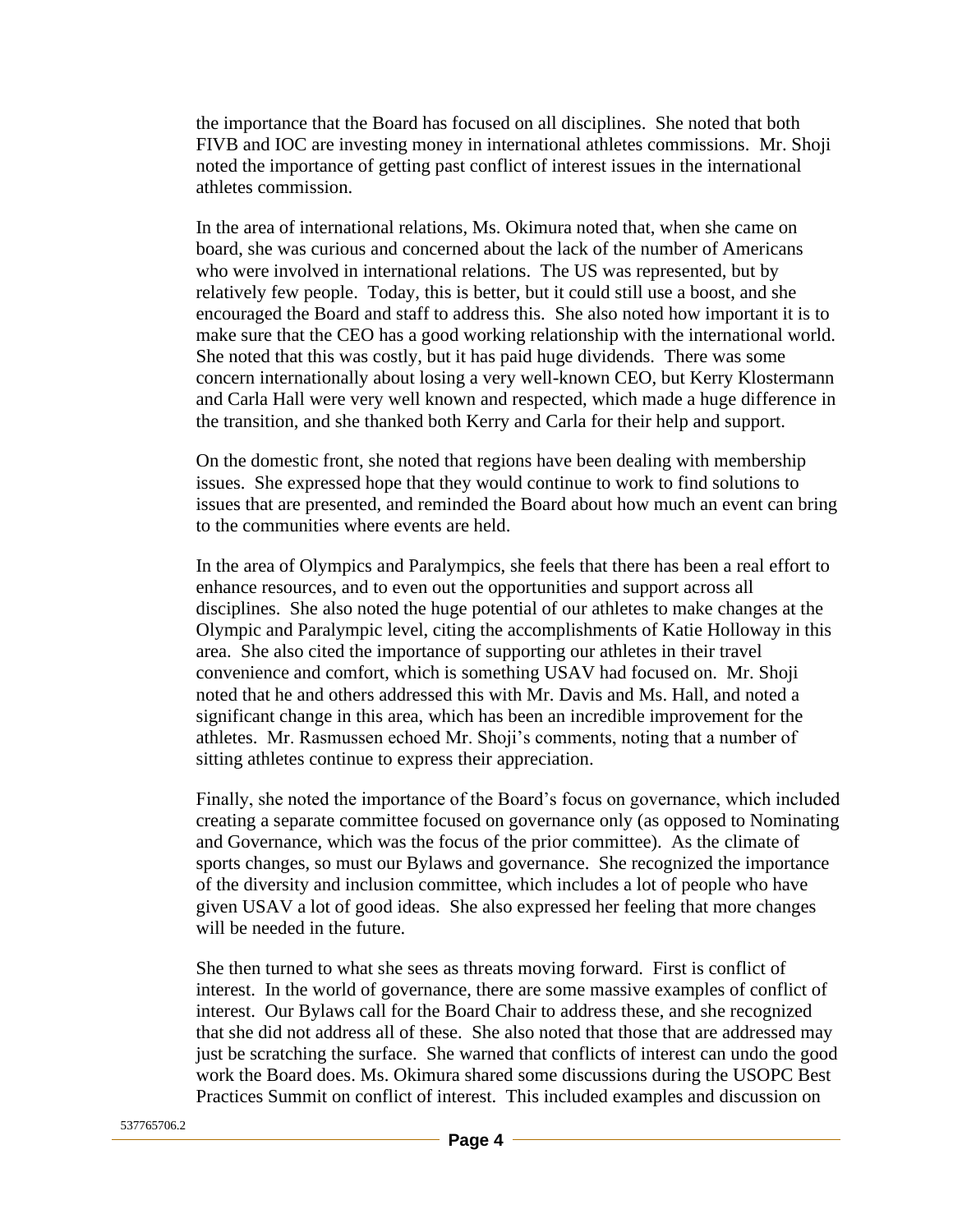actual and potential conflicts of interest, the duty of loyalty, when a constituent's interest is not balanced with the goals of the corporation, when a corporation acts in ways that are against societal or cultural norms, and a board conflict of interest policy and rules concerning conflict of interest when conducting Board business.

The second threat is Board election and succession. Finding people who have the time to contribute, and who come from outside the world of volleyball are the most difficult challenges. She thanked Dave Gentile and Donna Donaghy for their help and wisdom in this area. She noted that we need to have a lot of focus on this area. She reminded the Board that several Board members are elected by outside third parties, and we need to decide on how to change the selection of those seats, because they allow a third party to impact the Board and the organization, which is against our business goals moving forward.

She said she was very happy to be part of the Board when a sitting volleyball representative was added to the Board, and when a third RVA member was added to the Board. She noted that the Board will continue to discuss whether to be a constituent-based board or to have a more independent-focused board. She feels that almost everyone feels that the athletes' voice must increase.

She then discussed the importance of preserving the USA Volleyball brand.

She mentioned that she appreciates the way things worked out and she is glad to have served as Chair, even though it is a challenging and exhausting job. She appreciated the courage of the Board to do the right thing, and she thanked the Board. She also thanked the RVA Board members for the three Regions that she has been a member of during her career.

Ms. Reynaud thanked Ms. Okimura for all she did in her time as Chair of the Board of USAV.

### **IV. ATHLETE REPORTS**

- 
- a. Beach Athlete report Todd Rogers/Sara Hughes

Mr. Rogers reported on a successful women's beach volleyball finals. Olympic qualification is well underway, we have four beach teams in the top 10 on the women's side, and one on the men's side (largely because many men have not played a lot of tournaments yet). The World Championships are coming up in late June. He then reiterated to staff the concern that the Olympic Village tends to get crazy in the second week of the Games, which can interrupt preparation for the matches that week, and it might be helpful for athletes to sleep outside of the village during that time. Mr. Davis mentioned that staff is involved in discussions with the USOPC. They are concerned with security and the expected heat in Tokyo at that time.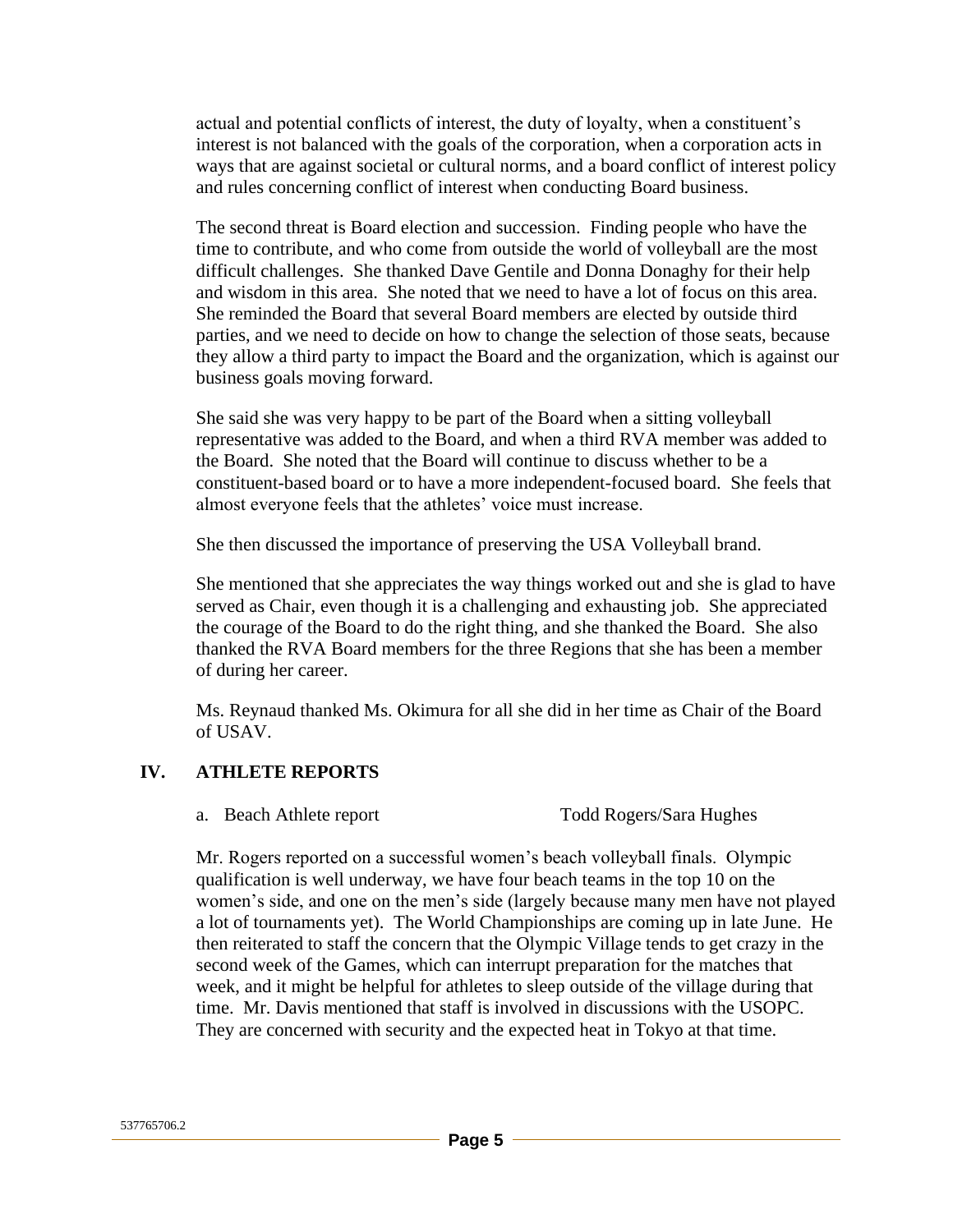getting involved in political issues with FIVB, and as an example, there is a fair

amount of concern over scheduling, and the physical and emotional well-being of the athletes. The athletes feel very strongly about this issue. Ms. Okimura added that, in addition to the athletes, the confederations and the federations will have to get involved to effect change. Mr. Davis complimented Mr. Shoji and Jordan Larson for their leadership on this issue, and that President Graca complimented the US athletes for their preparation for the meetings.

Mr. Shoji reported that the men are in the fourth weekend of five in the NVL. The finals are in downtown Chicago in two weeks. The men are 5-4, and have won 4 matches in a row after a slow start. The athletes have expressed some interest in

Ms. Haneef-Park reported on the Women's National Team. The women are going into the finals of the Volleyball Nations League and is hoping to repeat last year's performance. The matches will be on FloSports. Lindsay Berg is documenting some players "Road to the Olympics." She would like to work with all national team athletes. It is called the Cuore Project.

c. Sitting Athlete report Brent Rasmussen

Mr. Rasmussen reported that the men are in the Netherlands, and many of their matches are on Facebook. He noted that the men will try to qualify for the Paralympics at Parapans, and if they don't qualify at the Parapans, then we will be hosting the last-chance qualifier at UCO. At recent meetings, some concern was expressed by a lack of promotion that matches are being held, and in the transferring over of social pages. Mr. Rasmussen then read a report forwarded by Mr. Seilkop on events and funding for beach paravolley.

d. USOC AAC report Chris Seilkop

- e. Pending athlete topics from January to June 2019
	- i. OLY celebrations

Ms. Okimura discussed the Olympic designations. This is something that has been established for Olympic athletes worldwide to use for professional and identification purposes. Ms. Okimura noted that this could be a way to bring some notoriety, publicity and connection for our Olympic alumni. Mr. Eldridge noted that this is a very good opportunity for "earned media" which is media exposure that does not have to be paid for.

> ii. Discussion regarding additional Board positions based on new disciplines.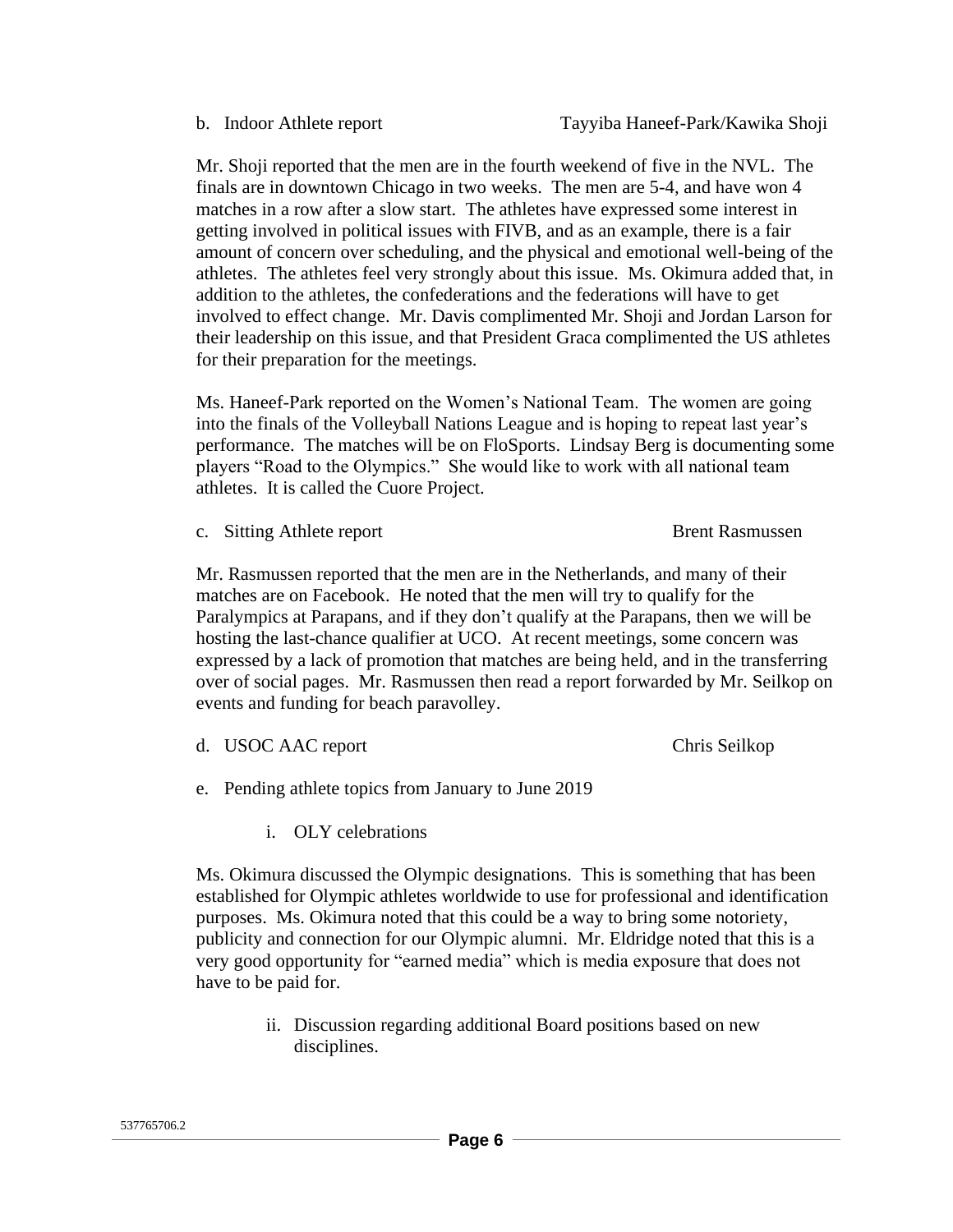Ms. Okimura noted that, with the different disciplines being added, such as snow volleyball and beach paravolley, we should look at athlete representation on the Board to make sure the representation adequately reflects USAV's athletes. Mr. Davis noted that these disciplines are in their infancy, so beach players are the ones playing snow volleyball, and sitting athletes are the ones playing beach paravolley, so for now they are the same athletes that are already in our programs, for the most part. However, as those disciplines grow and become more popular, this will change. Mr. Rogers asked if there is a push to add snow volleyball to the Winter Olympics. Mr. Davis responded that there is an effort underway, but it is in its early stages. The goal is to try to make it an exhibition sport in 2026, and a full sport for the 2030 Games. Mr. Rasmussen stated that it would be helpful to have a female sitting representative to the Board.

### V. **BYLAWS & GOVERNANCE**

a. Board Policy Updates Klostermann/Stafford

i. Results of electronic voting between meetings.

Ms. Okimura noted that the results of electronic votes between meetings were added to the last set of minutes.

- ii. Pending Board Action (if applicable)
	- 1. International Athlete's Assembly Bylaws revisions re-approval \*motion from committee

Mr. Klostermann noted that the Bylaws must be amended to reflect this Assembly, and the policy manual must also be updated.

**Motion #5 made by Rasmussen, seconded by Gentile, to approve the proposed amendments to Section 9.02 of the Bylaws (see attached), approved unanimously.**

**Motion #6 made by Eldridge, seconded by Rasmussen, to approve the updates to the International Athletes Assembly policy manual, approved unanimously.**

Mr. Klostermann announced the representatives to the various athlete representative positions.

2. Board Chair Bylaws amendment \*motion from committee

Mr. Klostermann noted that this amendment is being proposed to clarify the transition to a new Chair. Ms. Okimura expressed concern that the transition period is not long enough, and she does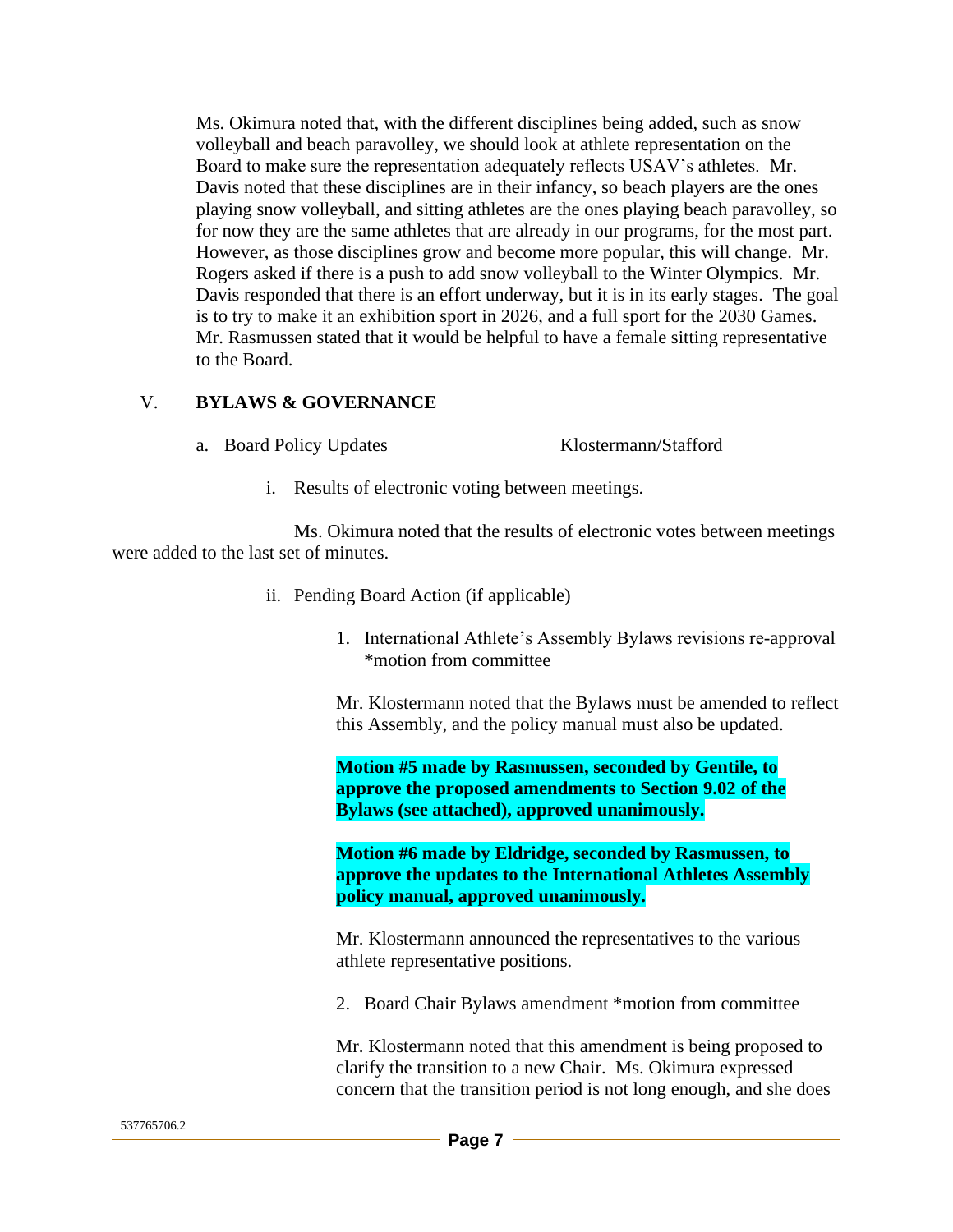not think this proposal addressed this. Mr. Gentile stated that he thinks this starts to address the issue, although the transition should be longer. He also raised the idea of whether, to help in the transition, there should be a Vice Chair who could work with the Chair over several years. Ms. Okimura mentioned that this has been discussed, but there was some concern that there could be confusion between the role of the Chair and Vice Chair and whether there might be conflict between the two positions. Ms. Okimura also stated that she did not expect the prior Chair to have spent more time with her in getting her trained and ready. Ultimately, she is concerned that this Bylaws change does not adequately address the issue of a period of time for a handoff between the outgoing and incoming Chairs, but she also wants to clear the way for the new Chair to bring his or her own agenda and style to the position as soon as possible. Mr. Gentile asked what was the intent of the Governance Committee in bringing this forward. Ms. Donaghy suggested that she and Ms. Mailhot take this feedback back to the Governance Committee for input, and the Committee could come back with another proposal. Mr. Gentile noted that there should be a window of time for on-boarding, and also for the new Chair to take over. Ms. Mailhot noted that, all other positions in the Bylaws have a start and end date, except for the Chair, so the goal of this proposal was to establish a date to align with all other positions.

#### **Motion #7 made by Gentile, seconded by Stemm, to remand this matter back to the Governance Committee for additional input, approved without dissent, with Ms. Okimura abstaining.**

3. Board approval of 12-month membership cycle \*Pexioto/Stemm motion from Jan 2019 meeting.

Ms. Donaghy noted that there was a vote at the Regional level on this. Ms. Okimura noted that this is still a live motion from the last meeting.

**The motion raised at the last meeting (but for which a quorum was not present) was approved, with Ms. Donaghy voting no and Ms. King abstaining.**

4. Board position selection approval (Coach and High Performance)

Ms. Okimura explained the background and the discussion on this issue. Ms. Okimura suggested that these positions not be selected by a third party, but follow the same intent of having a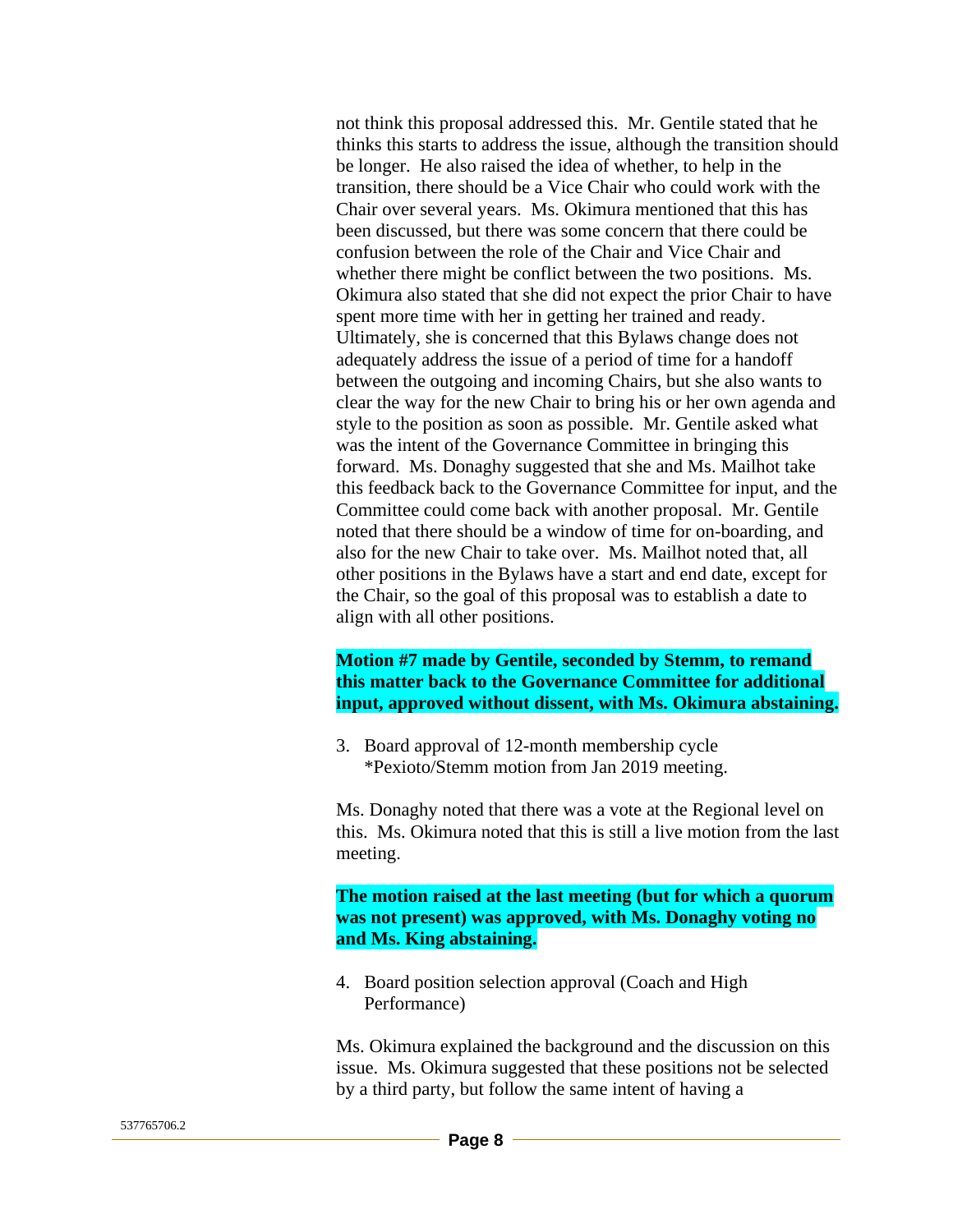representative from these areas serve on the Board. Ms. Donaghy suggested that this go back to the Governance Committee for further input. She also said the Committee is getting close on this issue and will have it done before the position comes up for election. Ms. Okimura encouraged the Committee to address this as soon as possible, and to also address how the seats are selected, and how we select the people who select the seat.

5. Independence definition Bylaws revision \*from J. Davis, motion from K. Shropshire req. 2nd

#### **Motion #8, made by Shropshire, seconded by Gentile, to revise the Bylaws on the definition of independence (see attached), approved unanimously.**

Ms. Okimura discussed the concern that the current definition would prevent someone from serving on a committee before serving on the USAV Board. Mr. Davis noted that someone could go onto the Board as an independent and then join committees, but not the reverse. Mr. Gentile noted that the USOPC is on board with this type of change. He expressed concern about someone vacating a committee position upon election as an independent director. Ms. Okimura noted that we cannot let a committee position prevent us from having a good person on the Board. Ms. Okimura explained that she had talked with other NGBs, and she found that most are not as strict in their definition of "independent" as USAV. Mr. Stemm asked whether and to what extent the USOPC will be involved on this issue. Ms. Okimura noted that the USOPC is putting more focus on independent board recruitment, so the USOPC will be involved in a significant way. Ms. Donaghy noted that this is on the agenda for the Governance Committee to review, and the Committee is awaiting the issuance of the Borders report before moving forward on this. She also asked how USAV can make sure the Nominating Committee is being accountable. Mr. Klostermann noted that this was sent to the USOPC, and Denise Parker did not have any concerns about this language, noting that the key point is to bring independent thought and input to the Board. Ms. Okimura encouraged the Board not to stop looking into this issue with this vote.

6. Tryout membership proposal from RVAA, for approval

Ms. Okimura noted that, since this was not coming from a USAV Committee, it's needs a motion and a second.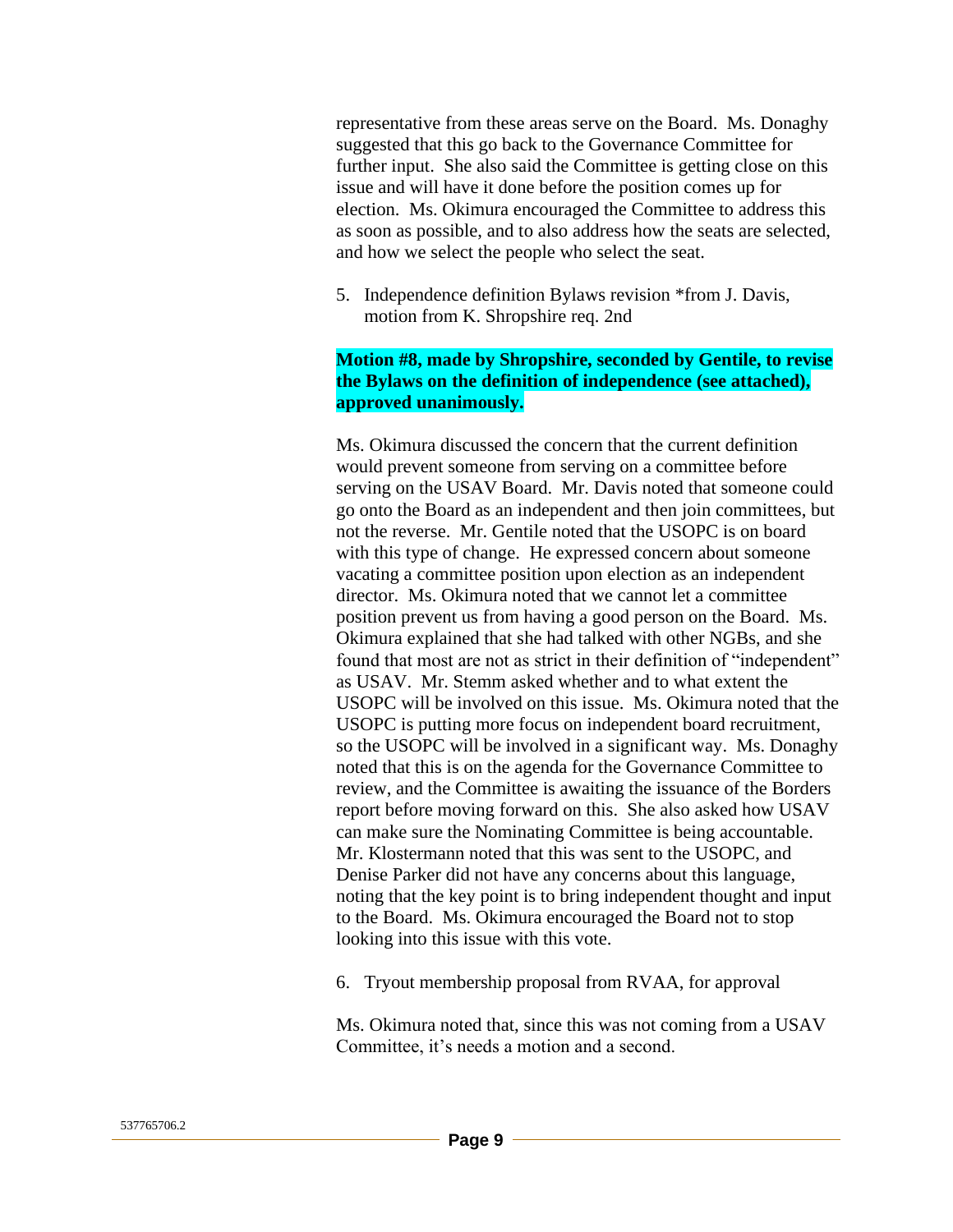**Motion #9, made by Peixoto and seconded by Stemm, to approve the membership proposal approved by the RVAA (see attached), approved unanimously as amended.**

#### **The RVA Directors accepted a friendly amendment to remove the sentence discussing the maximum cost of \$25.**

Mr. Stemm asked if this proposal is comprehensive enough. Mr. Davis responded that this is formalizing something that is being done. Ms. Donaghy noted that the \$25 limit involves the RVAA setting a cap on the fee, which may not be appropriate for the RVAA to impose on USAV. Mr. Gentile noted that this does not set the membership fee, but only the tryout fee. Ms. Mailhot noted that the RVA is covering the insurance associated with the tryouts, and was concerned about the cap. Ms. Reynaud read the proposal approved by the RVAA, and there is no cap in that motion. Ms. Mailhot supported allowing the Regions to set the price, noting that the Region should not set a high price. Ms. Okimura encouraged the RVA representatives to the Board to discuss during the break.

7. Status of vacant Board position(s) remaining for selection.

Ms. Okimura discussed the beach assembly administrative council, and the fact that it is really not functioning, and there is one seat currently vacant and another that will soon be vacant, and that assembly chooses the seats. Ms. Okimura stated that if the assembly is not in a position to elect those seats, then the Board will have to do it, and she encouraged the Board not to wait on this. Ms. Mailhot discussed the status of her replacement. Nothing has been sent out yet by the Officials Administrative Council, but she hoped that would be done soon, and her successor would be elected before the next meeting.

iii. Assembly & constituent reports to be submitted in writing by June 14, 2019

1. Junior Assembly report David Gentile

Mr. Gentile reported on the annual meetings held in May. Several committees were formed, including a beach committee. There was discussion about changing the structure of the Junior Assembly meetings so they would be held in July, but this was tabled. He noted that a lot of coaches and others would like to have more opportunities to have a voice within USAV. The Assembly approved a new tiebreaker system and an update to the administrative manual.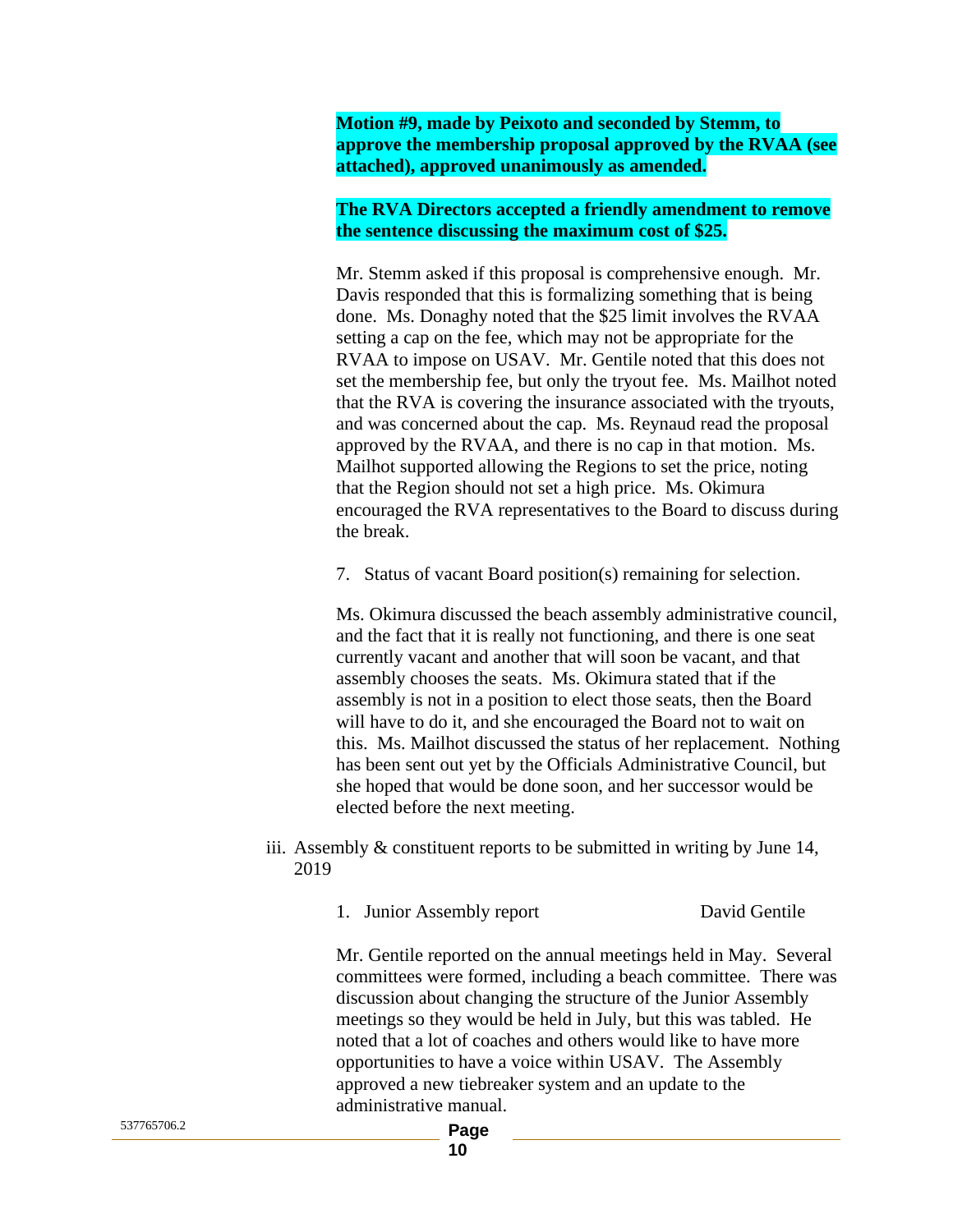2. RVAA Annual Meeting report Donaghy/Pexioto/Stemm

Mr. Stemm offered to elaborate on any motions that were adopted at the RVAA meeting.

3. Member reports Q&A

None.

b. Arbitrator program discussion Donna Donaghy

Ms. Donaghy explained that this used to be overseen by the Chair of the E&E Committee. This program has now been turned over to Rachael Stafford. Ms. Donaghy noted that at events, there needs to be two committees there in addition to the arbitrator to handle appeals. Ms. Okimura discussed the legal liability issues associated with this program. Ms. Donaghy expressed her support for continued Board oversight of this program.

c. Board governance review report from January 2019 meeting. David Gentile

i. Report on Board elections, vacancies.

Mr. Gentile discussed a report on the challenges of finding independent directors and the work of the Nominating Committee in that project. This includes some recommendations for the Board to consider moving forward, which he would like to consider and address at future meetings. Ms. Okimura noted that an issue that has to be considered is the limitations on interactions between the Board and the Nominating Committee, and staff and the Nominating Committee.

Ms. Okimura also noted that the Beach Assembly is in a state of flux. She recommended that the Board consider how it can fill the beach seats, of which there are two. She also noted that the Board Chair can fill those seats, and she highly recommended that the next Board Chair and the Board take that action. She feels it would be bad for USAV to head into an Olympic year without any representatives to the Board. Ms. Donaghy contacted the members of the Beach Council, and they don't really know who is on the Beach Assembly or how the process would work from this point. Mr. Gentile noted that, under the circumstances, it would be helpful for the Board to assist in the process of getting these seats filled. Ms. Okimura recommended that the Board appoint the two positions through a specific process that involves vetting and notice. Mr. Gentile reminded the Board that we have a fiduciary duty to address this.

**Motion #10, made by Gentile and seconded by Rogers, to have the Board implement an expedited process to fill the vacancy in the Beach Development and Beach At-Large Director positions, approved unanimously.**

| 537765706.2 | Page |
|-------------|------|
|-------------|------|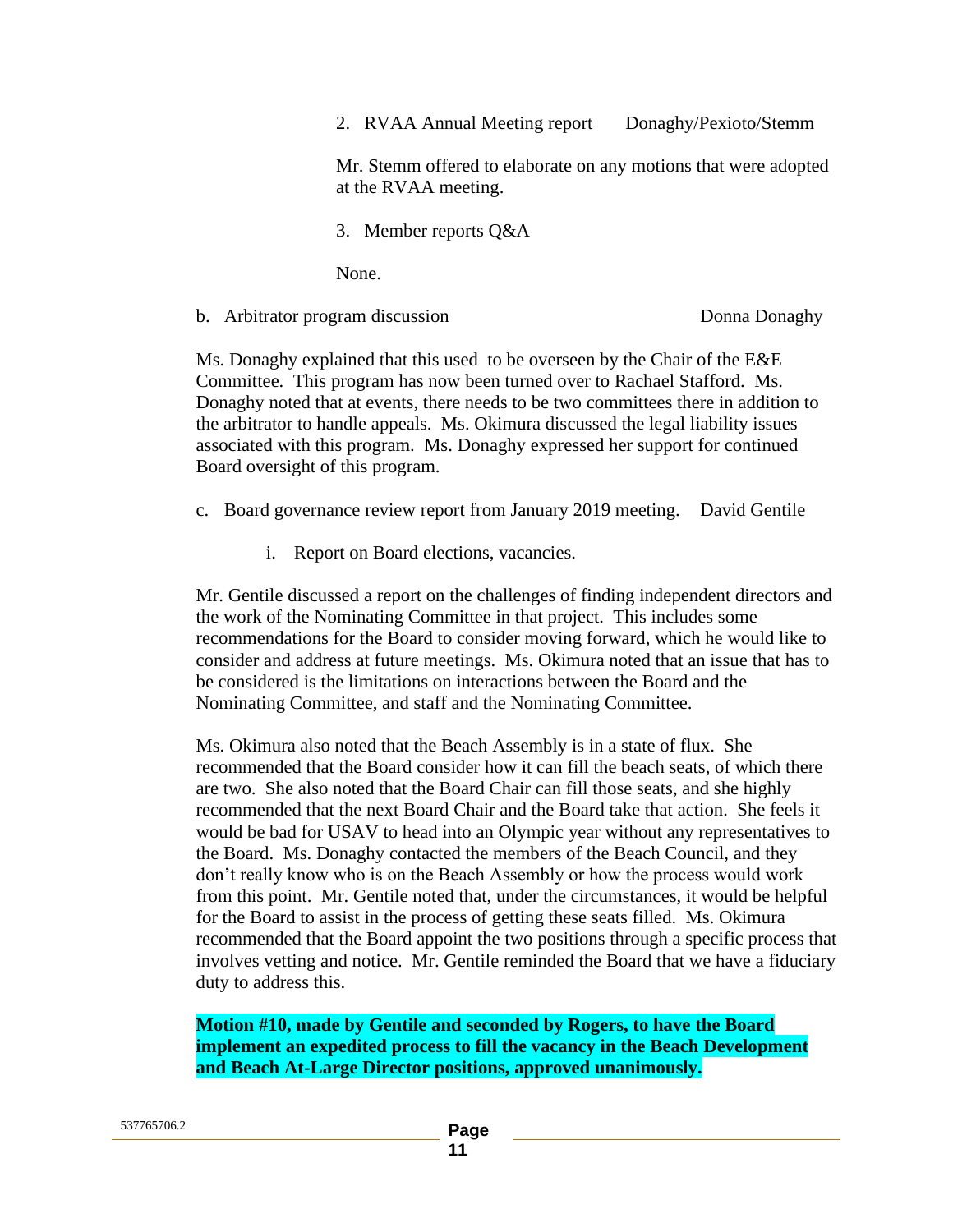d. SafeSport Code – Noteworthy Revisions Rachael Stafford

Ms. Stafford discussed some notable revisions coming from the U.S. Center for Safe Sport, including a number of issues that are impacting USAV events. The Center is directing NGBs to implement safety plans during the period between a complaint and a hearing, rather than interim suspensions. There are also provisions in the Code about aiding and abetting, where someone knows that an individual is banned, or knew about issues with another individual and still hired him/her. There is also a new Minor Abuse and Prevention Policy (MAPP), which goes into effect on June 23rd. There is an education and training component that requires all adults to take the SafeSport training program, and there is a 30-minute refresher required in the off years. There are six policies that are required to be put into place. Mr. Gentile noted that these policies and requirements will have ramifications on the clubs and Regions. Ms. Stafford noted that there have been significant changes made to the USOPC's background check process, and those are likely to be imposed on the NGBs this fall.

### *Saturday, June 22: 9:00 a.m. to 4:00 p.m.*

Ms. Okimura recognized Tayiba Haneef-Park for her contributions to the Board. She also recognized the passing of Mike Hewlitt and Scotty Bayless.

**Motion #11, made by Rasmussen and seconded by Gentile, to go into executive session, approved unanimously.**

**Motion #12, made by Rasmussen and seconded by Gentile to come out of executive session, approved unanimously.**

VI. **EXECUTIVE SESSION** \**Participants to be confirmed*. **(9:00 a.m. – 12:30 p.m.)**

Ms. Okimura reported that in the Executive Session, the Board discussed the following:

- A report from the Chair of the Ethics and Eligibility Committee, Jon Lee, which was delivered by Rachael Stafford;
- A report on legal issues delivered by Rachael Stafford and Steve Smith, which included a discussion of how Rachael and Steve work together and their respective areas of responsibility;
- A report on the audit and AFB Committee from George Thompson;
- A discussion of sponsorships;
- The Personnel Committee report;
- Data privacy issues with the member management system were raised and discussed.

537765706.2 **Page**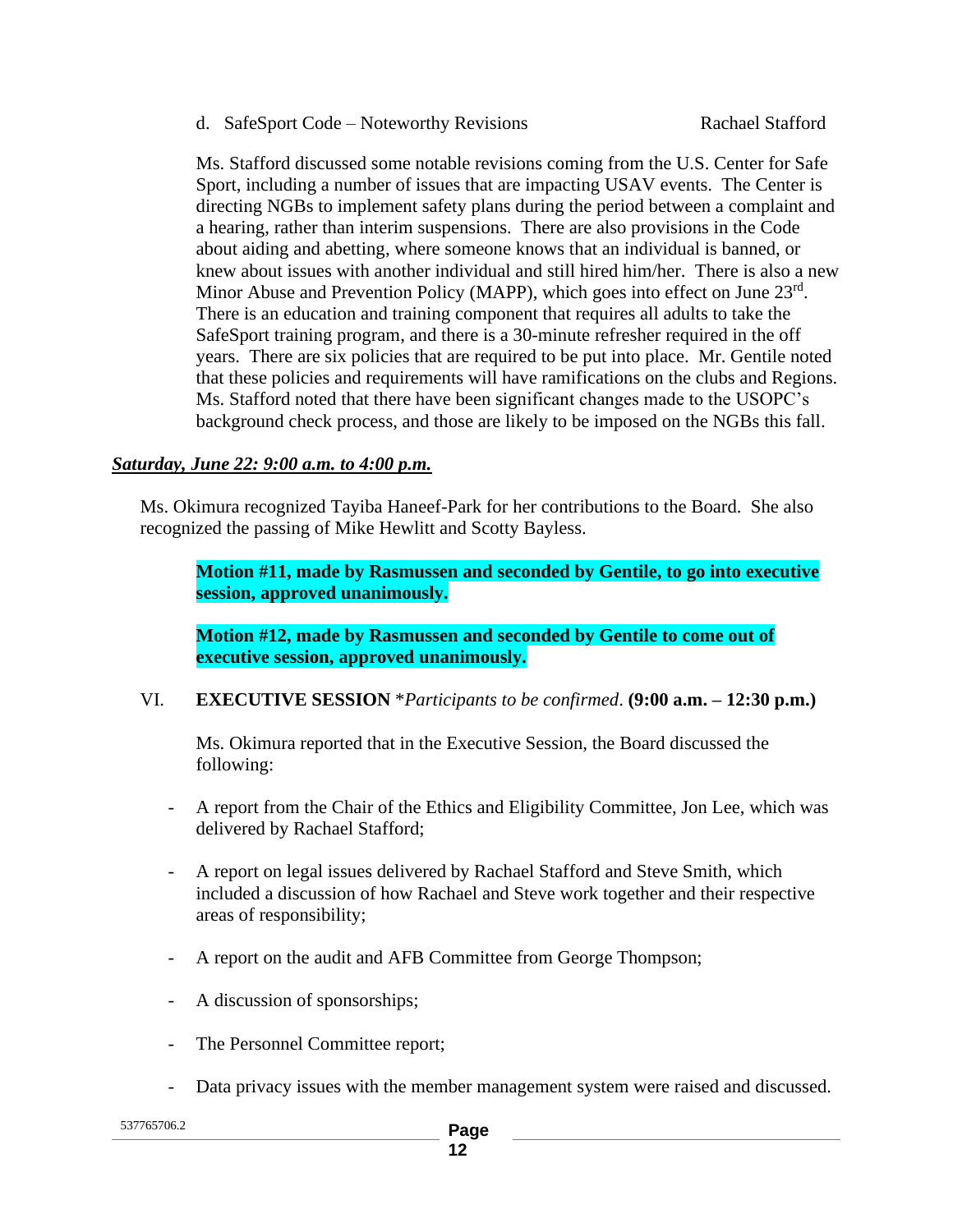Ms. Okimura also reported that the Board approved the following motion in Executive Session:

**Motion #13, made by Gentile, seconded by Stemm, to approve the audit, approved unanimously.**

### VII. **CEO REPORT – provided in person with Q&A**

Mr. Davis reported that he has identified a Senior Director of National Teams after a long and thorough process with over 100 applicants for the position. The group working on this identified five finalists, and then further narrowed the group to two candidates, and the final decision was unanimous. Once the candidate was identified, Mr. Davis went back to all of the coaches to ensure they felt this person would add to the program, and they unanimously agreed that he would. The new Senior Director of National Teams is Peter Vint. He will be starting in the fall and will be located in Colorado Springs. Mr. Shoji asked if Mr. Vint would be evaluating the coaches, and Mr. Davis indicated that he would, but he would be one of a number of people who would be evaluating coaches.

USAV continues to invest in Beach Volleyball. USAV just created a new role of full time Performance Analyst, Tyler Widdison. He also reported that the Association of National Olympic Committees has changed the World Beach Games location from San Diego to Doha, Qatar in October.

With respect to the Indoor discipline, USAV hired Erin Virtue to work in high performance and with the women's national team. Following the WNT tryouts, Coach Kiraly has held a 16-player camp. Both the women and the men are performing well right now.

He then noted that this is a very busy year for the International Events Department, and he listed a number of the competitions involved. He discussed the arrangement for the Women's Qualifier, which will be held in Shreveport, LA, and a NORCECA event where the men and women will both be playing, which will be held at the Olympic Training Center in Colorado Springs. Because the athletes are playing at the OTC, they must all take the SafeSport training, which is a challenge for foreign athletes. The Center has been helpful in this process. He mentioned that Emily Burleson has been hired to the International Events department.

On the Sitting discipline, Michelle Goodall has been hired as an assistant coach for the women's team.

USAV has three beach pipeline camps that were recently held in June, and other camps will be held in July and August.

537765706.2 **Page**  In the Snow discipline, there were three events held in Europe, and the women won two gold medals and the men won one gold medal. In the wake of the death of Eric Zaun, Riley Salmon came forward and wants to put together a program to help athletes who may be facing issues of addiction and "Post-Olympic depression." Ms. Haneef-Park supported this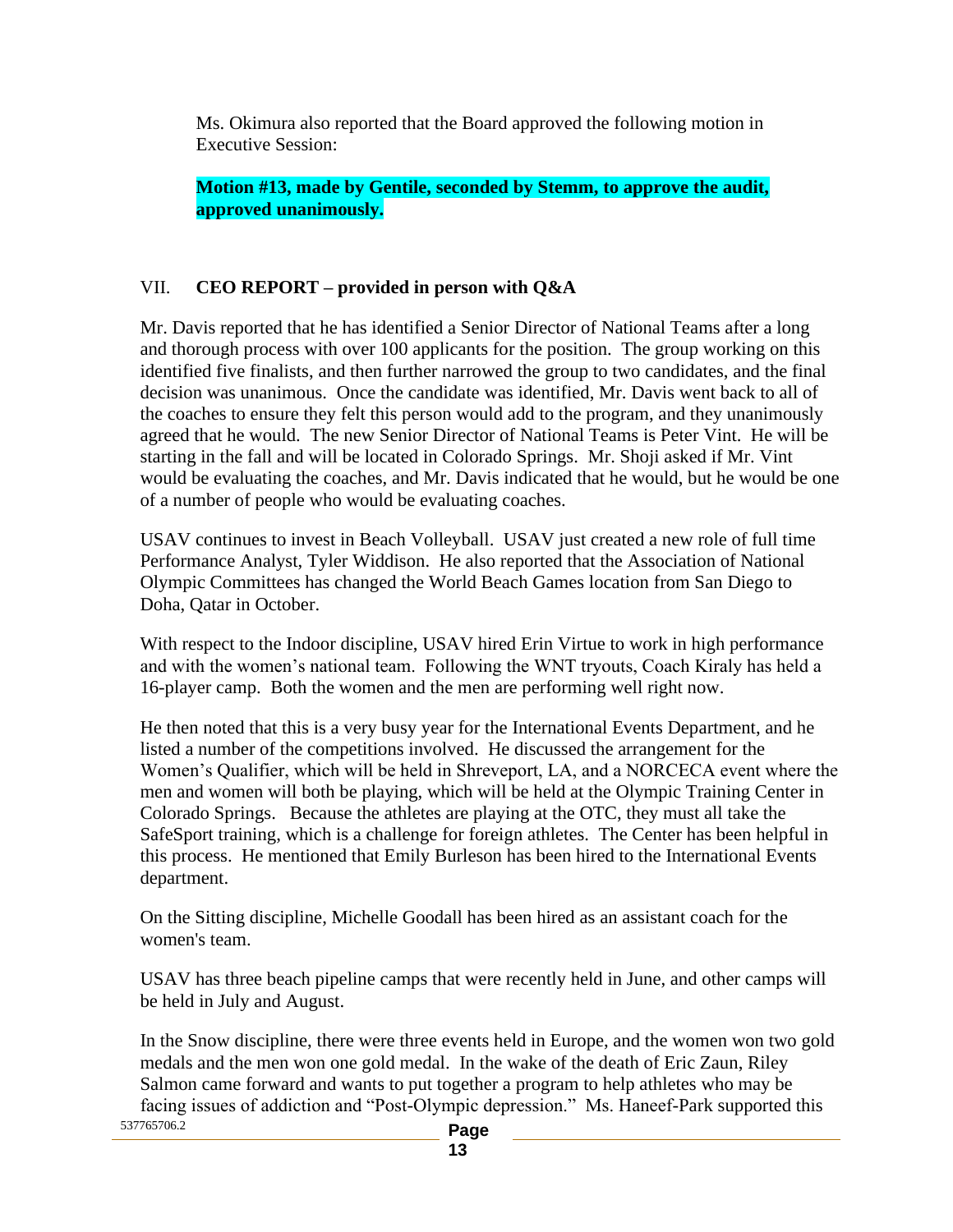program and noted this is something that she thinks USAV could do more to help in this area. Mr. Davis welcomed any input from athletes and Board members on this program. He would also like to expand this to address how to help athletes transition to the working world when their playing careers end. Mr. Shoji encouraged USAV to implement some things soon, given that a number of athletes will be leaving the program after the 2020 Olympics. Mr. Davis reported that he has met with the USOC, and their budget in this area has been reduced to zero dollars. Mr. Davis said he is willing to commit money and resources to this program, but it must touch a broad base of athletes. Mr. Thompson also noted that there are a lot of state grants that may come into play in this area.

In the area of events, Girl's 18s Championships was very successful with a lot of teams attending the events. The boy's national championships, to be held in Dallas, has exploded. Mr. Davis mentioned that, by 2021, there will need to be another age break for the girl's junior nationals, as there are not venues that can handle the size of our event. An analysis of this is currently being done. For 2020, the Girls 18s will be held in Reno, the Opens in Minneapolis, the Girls' Junior National Championships in Dallas, and the Boys Junior National Championships in Reno. USAV did an RFP on event management systems, and we are staying with AES for one more year, and then we will evaluate.

*There was a break in the CEO report for the Board Chair Election*

### *USA Volleyball Board Chair Election*

*Ms. Okimura noted that Ms. Reynaud is the only nominee. She asked if there were other nominees, and there were none. Ms. Reynaud exited the room before a discussion and the election. Ms. Okimura noted that, at the last Chair election, there was not a vetting of the candidates for a conflict of interest until after the election, and Ms. Okimura had to raise any issues and was not asked to do so. Ms. Okimura recommended that the Board address this directly with the candidate for Board Chair. Mr. Gentile suggested that the Board require that Ms. Reynaud disclose on the standard form any conflicts she might have. Ms. King suggested that the Board put in place policies and limits in this area. Ms. Okimura also noted that Ms. Reynaud will need to think about making public speeches for organizations that may not be in agreement with the values of USA Volleyball. Mr. Gentile suggested that Ms. Donaghy sit down with her to discuss these issues. Ms. Okimura suggested that both Mr. Gentile and Mr. Davis be included in that discussion. Mr. Eldridge expressed discomfort with voting before these issues have been addressed. Mr. Shropshire stated that, if anyone is deeply enough involved in volleyball, they will have conflicts, so the key is to address it appropriately through transparency, disclosure and taking steps to address the conflict. Mr. Thompson offered to be available or participate as needed.*

**Motion #15, made by Gentile and seconded by King, to elect Cecile Reynaud as the Chair of the Board. By written ballot, Ms. Reynaud was elected as Chair of the Board.**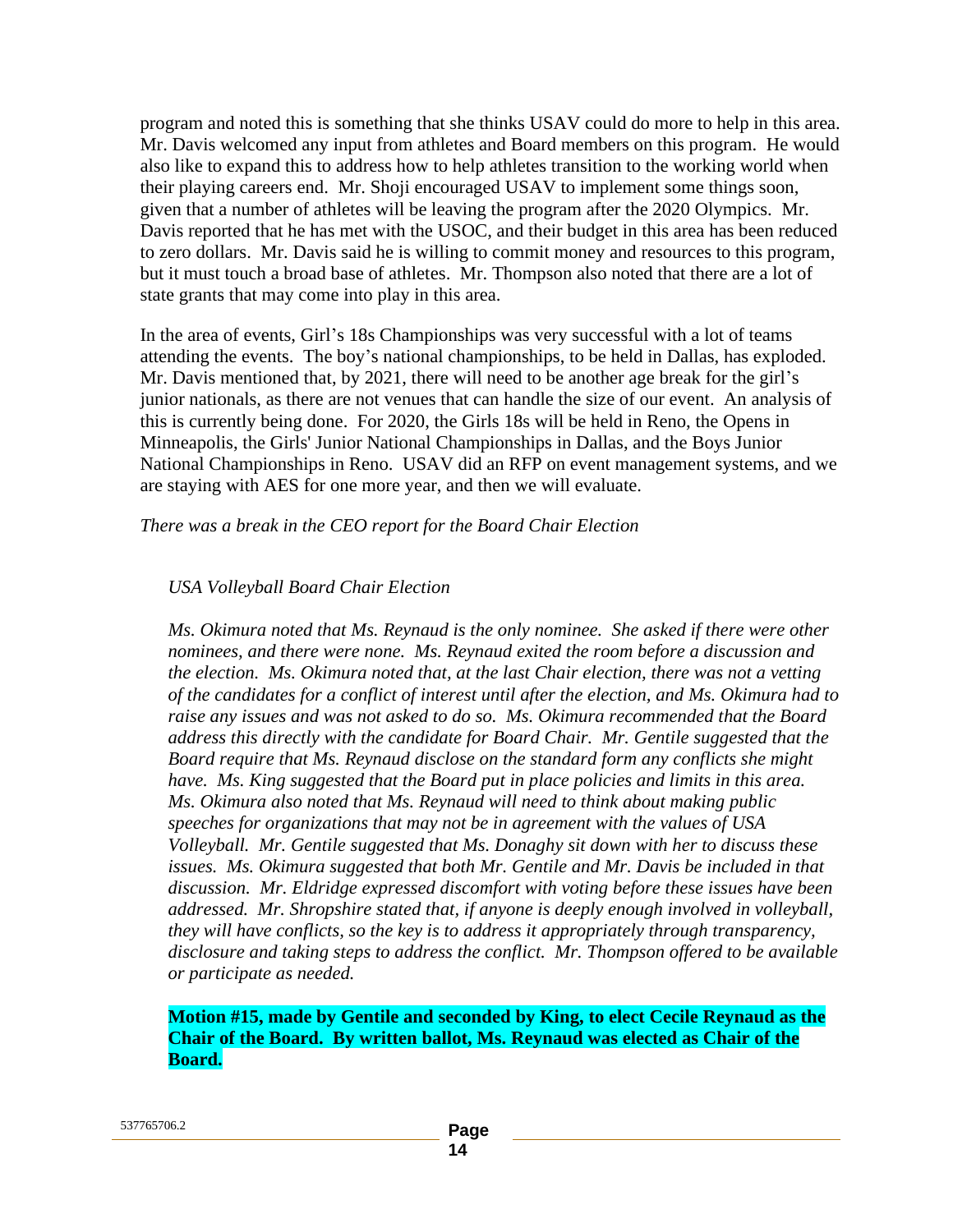### CEO Report Continued with new Board Chair, REYNAUD, presiding.

On Sport Development, and in particular men's development, Division 3 has grown into over 100 programs, and two states have sanctioned boys' volleyball as a high school sport. There are six HBCU college programs in the SIAC that are considering sanctioning men's varsity volleyball. Mr. Davis said that, if this program could launch, it would be huge for men's volleyball and for diversity in the sport. The total cost would be approximately \$1,000,000. First Point Volleyball Foundation has approached USAV to gauge if it is willing to support this program. Mr. Davis thinks this would be a good project for USAV to support, probably as a matching program where USAV would match up to a certain amount of money. Ms. King asked if we would have leverage to ensure that a majority of participants would be African American. Mr. Shropshire noted that, in some sports, that is not the case, and putting in a percentage might be problematic. Ms. Reynaud suggested that Mr. Shropshire assist in putting together the necessary language. Mr. Gentile asked where that money would come from, and Mr. Davis responded that this would have to come from the Foundation. Ms. Reynaud asked what First Point's skin in the game would be, and Mr. Davis responded that they are responsible to raise all the money needed. Mr. Davis also suggested that the Foundation pay the money directly to the universities. Mr. Stemm expressed his support for this program, with the caveats that have been discussed. Mr. Shoji asked what the relationship between USAV and First Point. Mr. Davis indicated that there is no formal relationship, other than the fact that Men's National Team Coach John Speraw was the founder of First Point, and USAV gave some seed money to First Point a number of years ago. Ms. Reynaud asked what would happen if First Point goes away. Mr. Davis replied that the Foundation would be matching contributions, and if there is nothing to match, then the Foundation would not pay anything. Ms. King asked about the conflict of interest, given that Speraw is the MNT Coach. Mr. Davis said he does not know if Mr. Speraw receives any money from First Point, but USAV would not be giving any money to First Point. Mr. Gentile noted that Mr. Speraw does not receive any money from First Point. Mr. Shropshire suggested that USAV and the Foundation work directly with the commissioner of the SIAC. Mr. Davis suggested that, since the program has been structured by First Point, we should follow their lead and give directly to the colleges.

### **Motion #14 made by Gentile and seconded by Peixoto to endorse USAV staff to explore the possibility of providing a matching grant program to support the SIAC men's volleyball program, adopted unanimously.**

Mr. Davis then reported on the project to restructure the International Volleyball HOF with FIVB. There will be a meeting in about two weeks with representatives of FIVB and the HOF to further explore that project.

## **IX. NEW BUSINESS**

a. Tokyo 2020 Olympic & Paralympic Games logistics update (Kerry Klostermann)

Mr. Klostermann reported that, for Rio, a number of Board members expressed interest in going to the Games, which led USAV to make hotel reservations that had to be cancelled when Board members couldn't go, which cost USAV a fair amount of money. Mr. Klostermann told the

537765706.2 **Page**